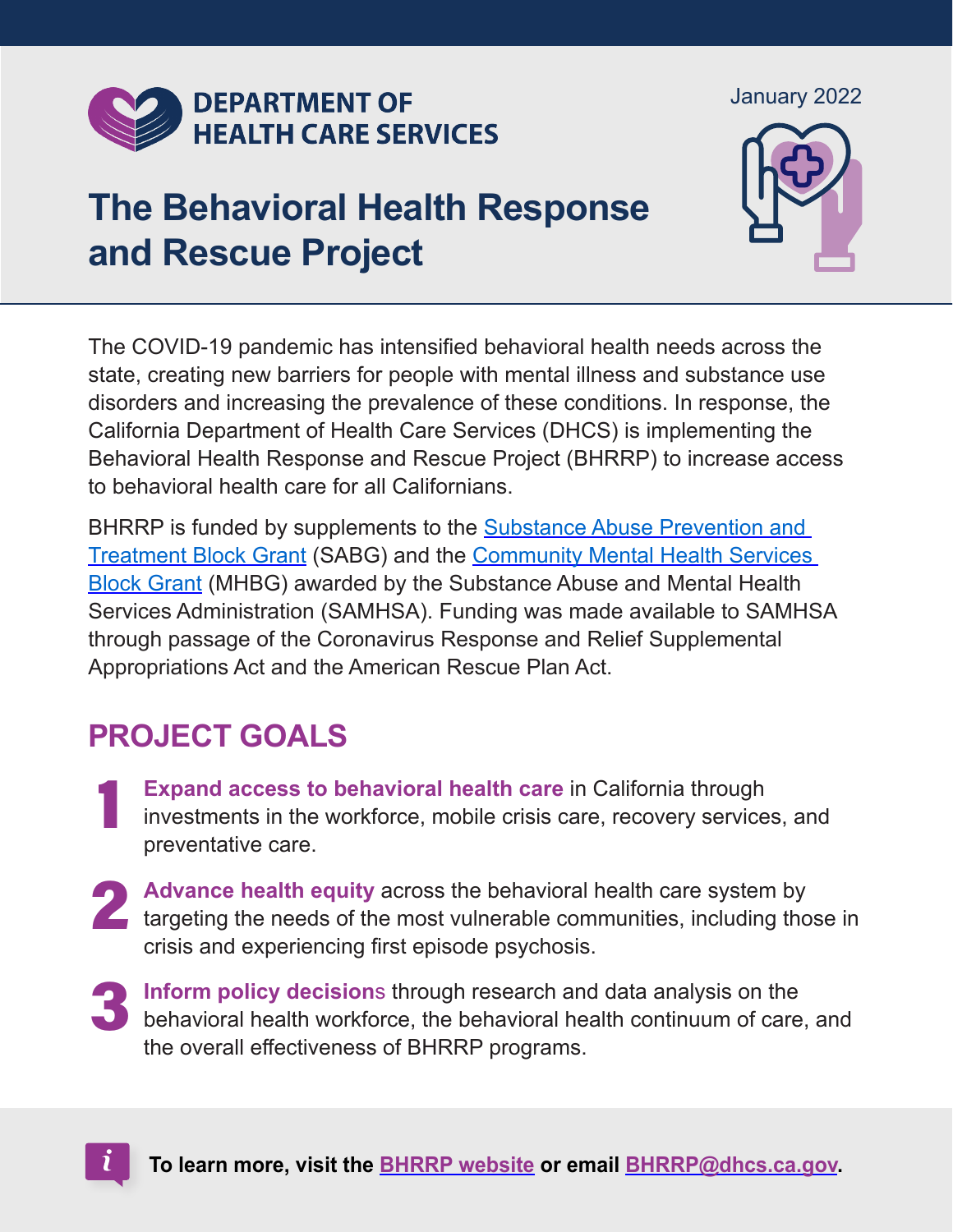## **The Behavioral Health Response and Rescue Project**

## **BHRRP will support the full continuum of behavioral health care needs:**

# **PREVENTION**

DHCS is supporting a variety of prevention programs through



BHRRP, including the Statewide Friday Night Live Youth Prevention Program, suicide dprevention services, a Statewide Prevention Plan for California counties, and an evidencebased prevention registry.

#### **INTERVENTION AND TREATMENT**



BHRRP aims to expand the behavioral health workforce by continuing support for peer-run programs and the peer workforce. BHRRP will also fund training sessions for counties to develop treatment programs for first episode psychosis and provide telehealth equipment for patients in need.

# **CRISIS**

DHCS has implemented the Crisis Care Mobile Units (CCMU) Program



to support behavioral health mobile crisis and non-crisis services, and will provide behavioral health crisis intervention training and programs for first responders through the Behavioral Health Justice Intervention Services Project.

# **RECOVERY**

DHCS is using BHRRP funds to support and



expand recovery services for mental health and substance use disorders. DHCS is working with community stakeholders to appropriately define recovery services programs and determine the best use of grant funds for these services across the state.

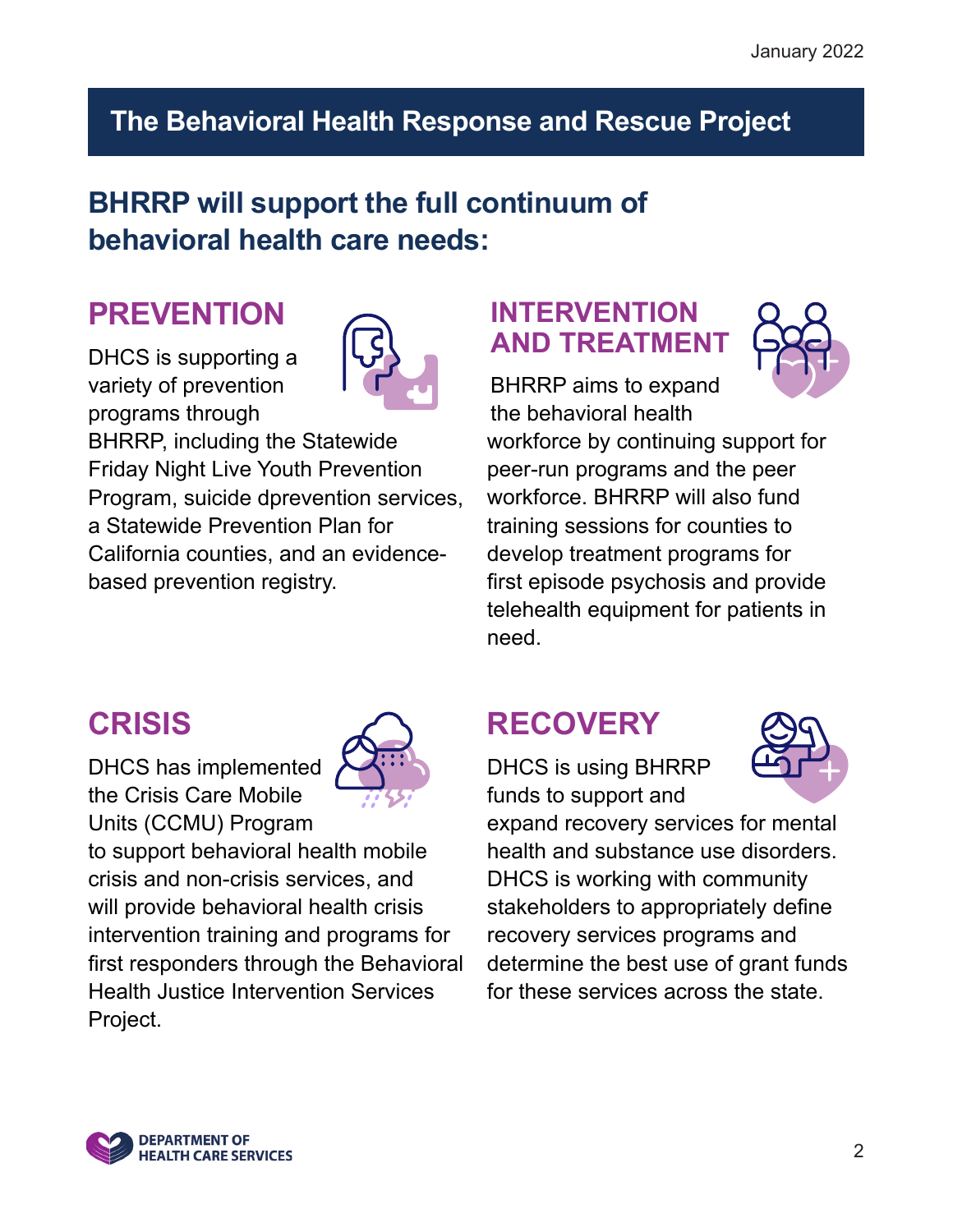| <b>Table 1: BHRRP Statewide Focus Areas</b>                         |                                                                                                                                                                                    |                   |  |  |
|---------------------------------------------------------------------|------------------------------------------------------------------------------------------------------------------------------------------------------------------------------------|-------------------|--|--|
| <b>Project Name / Focus</b><br><b>Area</b>                          | <b>Description</b>                                                                                                                                                                 | <b>End Date</b>   |  |  |
| <b>Behavioral Health</b><br><b>Workforce Development</b><br>Project | Expand the behavioral health workforce<br>through funding opportunities available to<br>counties, city behavioral health agencies, and<br>providers.                               | September<br>2025 |  |  |
| <b>Telehealth Infrastructure</b>                                    | Support the purchase of provider telehealth<br>equipment in health care facilities.                                                                                                | <b>March 2023</b> |  |  |
| <b>Recovery Services</b>                                            | Fund a statewide needs assessment on<br>recovery services currently available within<br>the state, expansion efforts, and direct<br>service provision.                             | September<br>2025 |  |  |
| <b>Crisis Care Mobile Units</b><br>Program                          | Launch a new Crisis Care Mobile Units<br>program, prioritizing services for individuals<br>25 and younger, to support counties and<br>regions to respond to urgent crises.         | September<br>2025 |  |  |
| <b>Behavioral Health Justice</b><br><b>Intervention Services</b>    | Support behavioral health crisis intervention<br>training and programs for law enforcement<br>and other first responders.                                                          | <b>March 2023</b> |  |  |
| <b>Statewide First Episode</b><br>Psychosis (FEP)                   | Host learning collaborative training sessions<br>for evidence-based FEP program models.                                                                                            | September<br>2025 |  |  |
| <b>Suicide Prevention Hotline</b>                                   | Provide suicide prevention services to<br>California residents. Services include warm<br>lines, online chat interventions, survivor<br>support groups, grief counseling, and more. | <b>March 2023</b> |  |  |
| <b>Naloxone Distribution</b>                                        | Continue to supply free naloxone to<br>communities after federal opioid funds expire<br>in September 2022.                                                                         | September<br>2025 |  |  |
| <b>Project Atlas</b>                                                | Build California's provider network into the<br>ATLAS system, which helps individuals locate<br>treatment providers that adhere to evidence-<br>based protocols.                   | <b>March 2023</b> |  |  |
| <b>Statewide Friday Night</b><br>Live (FNL)                         | Expand the existing FNL program to increase<br>county participation in the program.                                                                                                | September<br>2025 |  |  |
| <b>Statewide Evidence-</b><br><b>Based Registry</b>                 | Fund a registry to serve as a comprehensive<br>repository of replicable primary prevention<br>programs, practices, and strategies.                                                 | September<br>2025 |  |  |

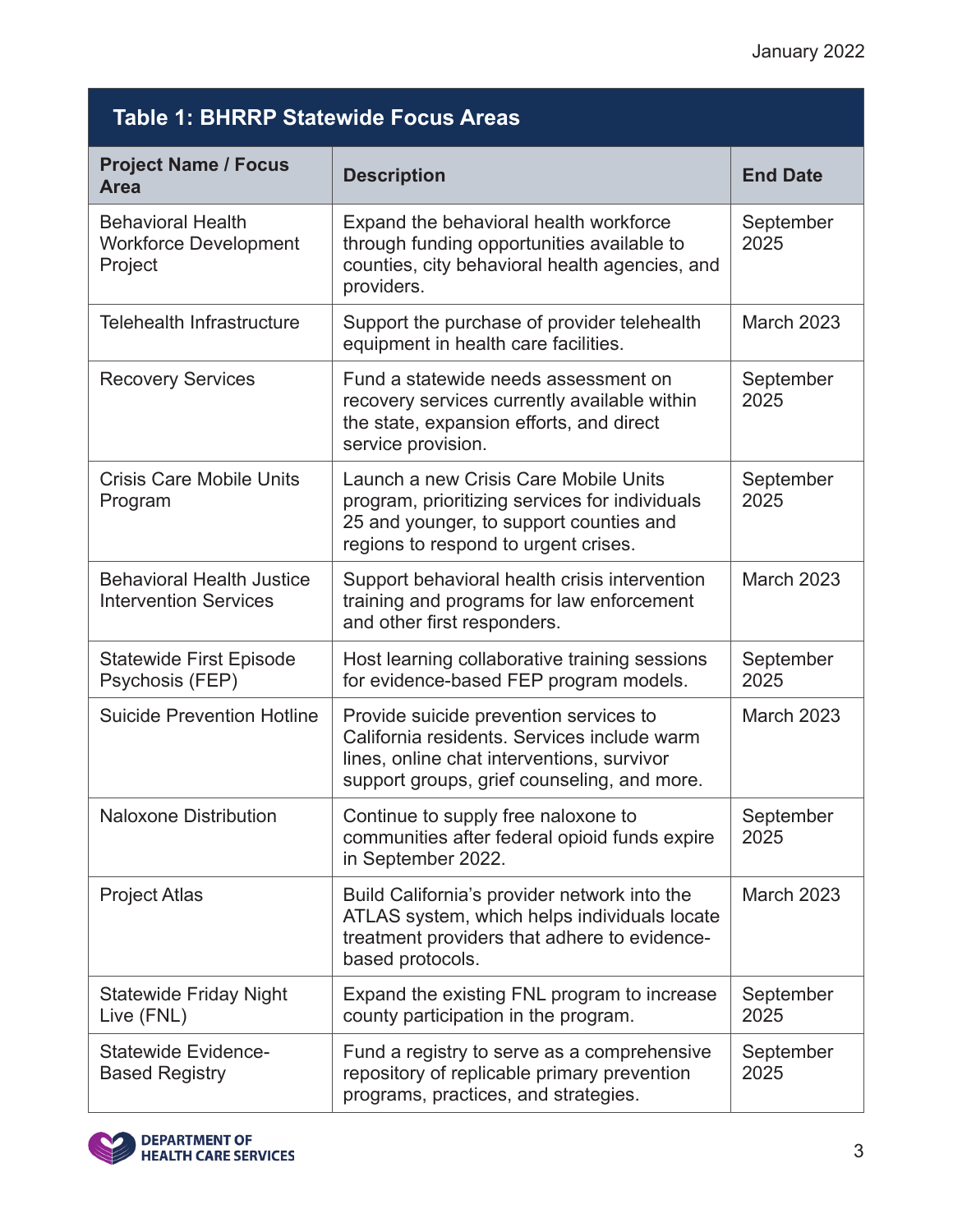#### Table 1: BHRRP Statewide Focus Areas (Continued)

| <b>Project Name / Focus</b><br><b>Area</b>                                                                | <b>Description</b>                                                                                                                                                                         | <b>End Date</b>   |
|-----------------------------------------------------------------------------------------------------------|--------------------------------------------------------------------------------------------------------------------------------------------------------------------------------------------|-------------------|
| <b>Statewide Prevention Plan</b>                                                                          | Complete a Statewide Prevention Plan<br>that will support counties in their strategic<br>planning efforts.                                                                                 | <b>March 2023</b> |
| <b>Mental Health Continuum</b><br>Analysis                                                                | Research gaps within the mental health<br>continuum of care to inform state policy.                                                                                                        | <b>March 2023</b> |
| <b>CalAIM Transformation</b><br><b>Training for Leadership</b><br>and Statewide<br>Documentation Training | <b>Implement CalAIM Transformation Training</b><br>for Leadership and Statewide Documentation<br>Training Tools for providers to standardize<br>training on developing manuals and videos. | September<br>2025 |
| Short-term Residential<br><b>Therapeutic Programs</b><br>(STRTPs)                                         | Provide technical assistance for STRTPs.                                                                                                                                                   | September<br>2025 |

| <b>Table 2: BHRRP County Projects</b> |                                                                                                                                                                                                                                                    |                  |  |  |
|---------------------------------------|----------------------------------------------------------------------------------------------------------------------------------------------------------------------------------------------------------------------------------------------------|------------------|--|--|
| <b>Project Name</b>                   | <b>Description</b>                                                                                                                                                                                                                                 | <b>End Date</b>  |  |  |
| Discretionary                         | Provide flexible funding for county behavioral<br>health services.                                                                                                                                                                                 | <b>June 2025</b> |  |  |
| <b>Recovery Housing</b><br>Support    | Support recovery housing services. Funded<br>organizations will provide recovery residence,<br>transitional housing, and residential treatment<br>to facilitate continued engagement in SUD<br>treatment and related recovery support<br>services. | December<br>2022 |  |  |
| <b>Prevention Set-Aside</b>           | Prevention activity menu options, including<br>Friday Night Live programs; school-based<br>SUD education programs; and awareness<br>and education campaigns.                                                                                       | <b>June 2025</b> |  |  |
| <b>FNL County Set-Aside</b>           | Provide supplemental FNL funds to counties<br>to support widespread implementation of the<br>FNL program.                                                                                                                                          | <b>June 2025</b> |  |  |